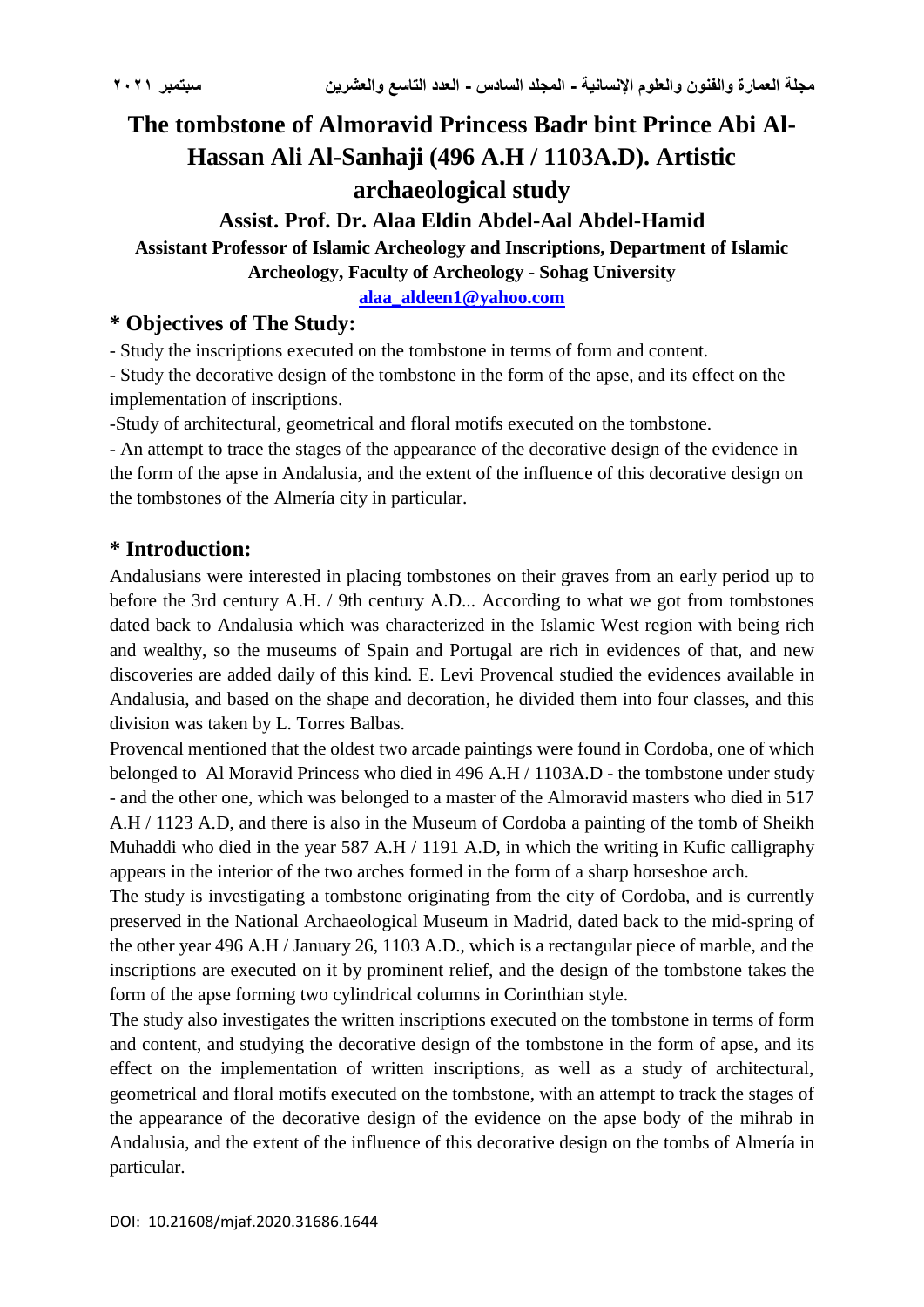# **• General written features of the witness's writing:**

- The designer or the engraver placed the tombstone on a decorative composition in the form of the apse, surrounded by three decorative frames, and took advantage of the mihrab apse cavity and wrote inside the main lines of the inscription of the tombstone, so the written lines implemented in the main area of the tombstone and located inside the apse design, apron were affected by the spaces assigned to them, so note that the written lines executed inside the shape of the contract that is in the form of a horseshoe varies in width according to the space available to it from the rest of the engraving lines, which are followed in order and enclosed between the two columns holding the contract.

-The designer combined a variety of different motifs, including: written and architectural and geometrical motifs, in addition to plant motifs.

- The calligrapher adhered to an engineering plan for his distribution of the inscription lines, whether in the central area, or in the three frames surrounding the design of the mihrab apse, so he wrote on regular and parallel lines, which made the writings appear in a regular and quality picture.

- The calligrapher drew the word "God" in a decorative way and wrote the letters of the word accurately, as the letters looked very thin and semi-adjacent, in the first, second and fifth lines of the inscription.

- The type of calligrapher in the images of single and compound letters, which made the single letter appear in more than one image, which gave the inscription more beauty and decoration.

- The beginnings and ends of the letters are accompanied by decorative appendages in the form of the division or the police, sometimes they are single, and sometimes they are double.

The calligrapher added some decorative appendages, such as the letter of the auspicious or ascending alif at the end of many of the words of the inscription, usually connected to the end of the last letter.

-Some ancient Nabataean influences are noticed in some of the inscription words.

-The calligrapher divided some words at the end of some lines into two parts, and divided the word into two parts from the effect of the ancient Nabataean writings. It is also possible that it was due to the narrow area of the written lines, and specifically at the end of the line, the calligrapher was unable to write the whole word, which makes him sometimes have to write it on two lines, part of it at the end of a line and the rest of the word at the beginning of the next line, and this is a kind of non-commitment to having a pre-written plan at the beginning of the writing, which results in dividing some words into two parts.

- The calligrapher used the composition in some words of the inscription in the sense of writing a word or part of it on top of another word, due to two reasons: the first is the decorative purpose, and the second is the limited space.

# **\* Architectural motifs and decorative motifs associated with the formation of the mihrab:**

#### - The shape of the mihrab:

The artist engraved on Islamic gravestones the shape of the mihrab with his knots and columns, and he began to decorate the cushions of the contracts with beautiful decorations, and he mastered decorating the two pillars on which the mihrab contract.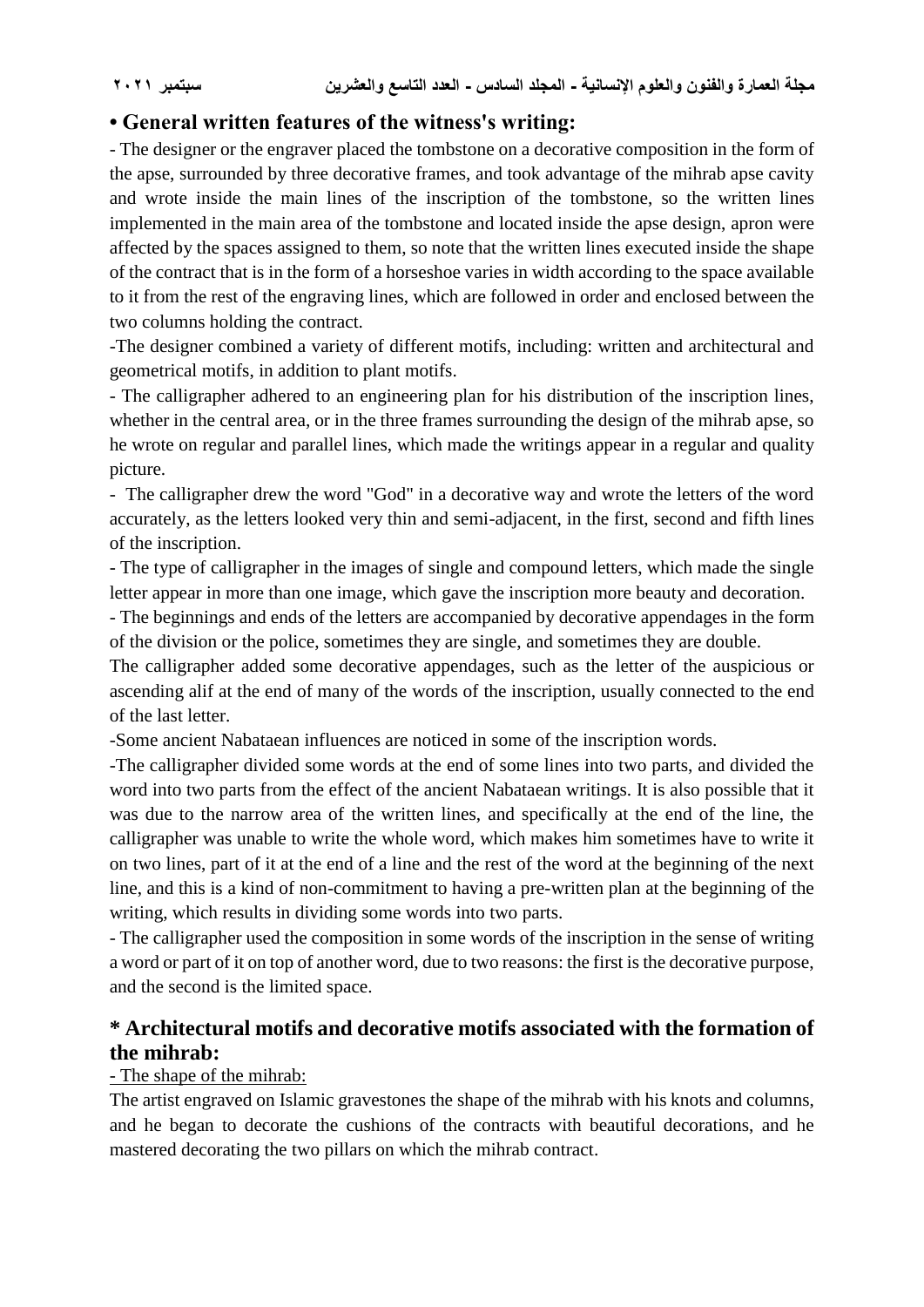- Horse shoe arch.
- Columns.
- Corinthian column.
- • Geometric motifs
- **Tires**
- • Decoration of memes peat
- • floral motifs:
- Multiple petal flower
- Palmtree and halves

## - **• The content of the headstone - the subject of the study**

The phrases on the Andalusian Islamic tombstones are considered well-known phrases consisting of Quranic verses, propaganda and testimony phrases, as well as mentioning the name of the deceased, his lineage and his position indicating a great difference in the social class, in addition to the date of death, date of birth, or Sometimes the age of the tombstone.

## **Results:**

- The study confirmed that the design of the mihrab apse appeared on the Andalusian tombs since the era of the kings of the sects on a gravestone named Jaber bin Muhammad al-Khashab known as the (son) of the Qalal, and is currently preserved in the Museum of Islamic Art in Berlin, and dated back to 435 AH / 1044 AD, and tombstone of another tomb of marble currently preserved At the Provincial Museum of Augustino Biboli in Palermo, Italy, dated back to 474 AH / 1081-1082 CE and was not mentioned by Levi Provencal, the phenomenon of the design of the tombstone in the form of a mihrab apse in Andalusia was dated back to the first half of the AH 5th / AD 11th century.

- The designer or the engraver placed the tombstone with a decorative composition in the form of the apse, surrounded by three decorative frames, and took advantage of the cavity of the apse, and wrote inside the main lines of the inscription of the witness, so the written lines executed in the main area of the witness, located inside the design of the apse, are affected by the spaces assigned to them, noting that the written lines implemented within the shape of the horseshoe shaped necklace, it varies in the width according to the space available to it from the rest of the engraving lines, which are followed by the arrangement and confined between the two columns holding the contract, and this design continued and spread in Andalusia and its cities and was considered a distinctive design for the graves of Almeria city.

- The calligrapher wrote the words of the basmalah, the words of the tombstone's owner name, and some of the words of history in a large size, drawing attention from the rest of the words of the inscription, and this is a kind of preserving the visual direction of the inscriptions.

- The discussion marked his signature in the form: "Engraving the clinic" and placing it in the center of the visual direction in about the middle of the tombstone.

- The type of calligrapher in the images of single and compound letters, which made the single letter appear in more than one image, which gave the inscription more beauty and decoration.